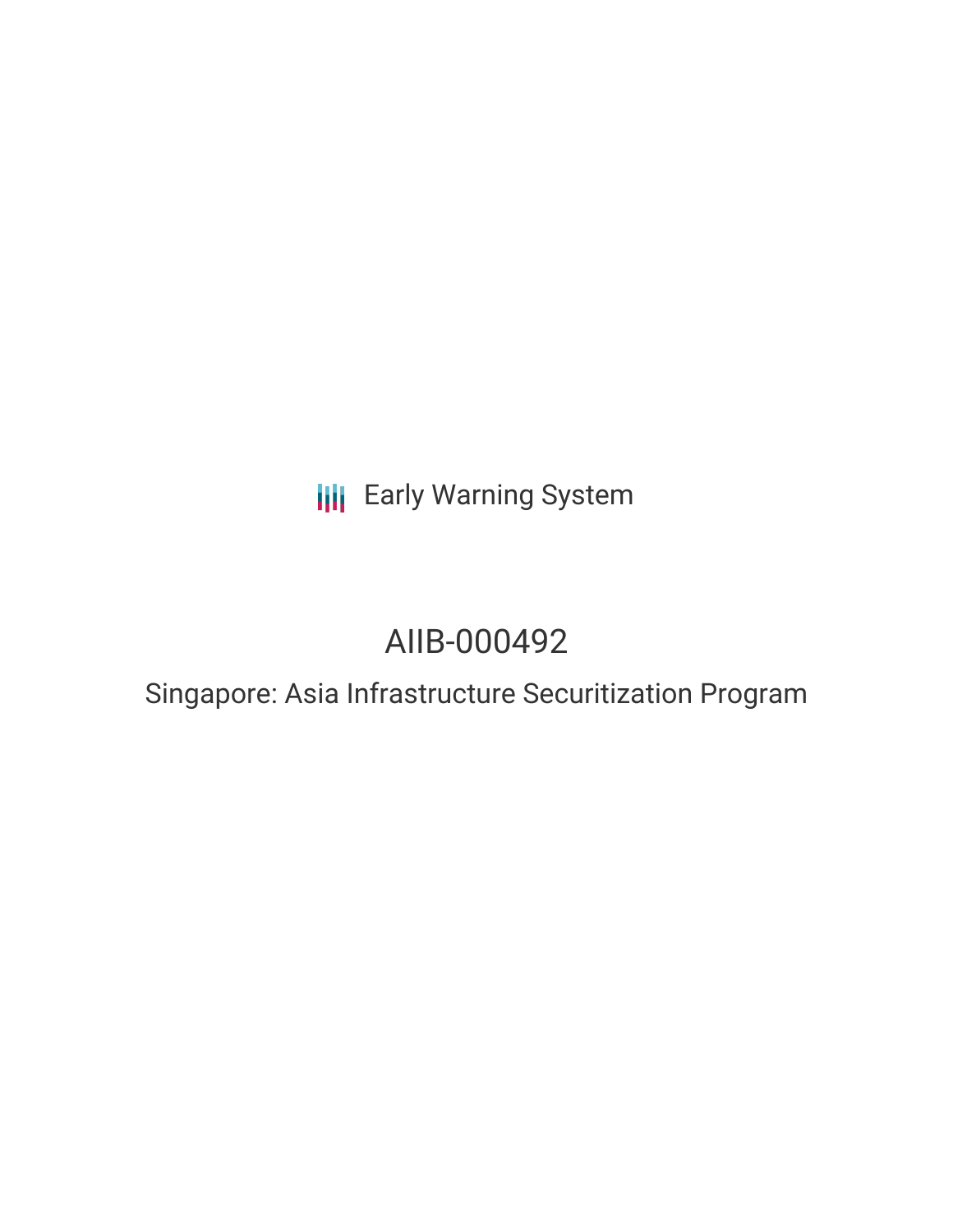

## **Quick Facts**

| <b>Countries</b>              | Singapore                                   |
|-------------------------------|---------------------------------------------|
| <b>Financial Institutions</b> | Asian Infrastructure Investment Bank (AIIB) |
| <b>Status</b>                 | Approved                                    |
| <b>Bank Risk Rating</b>       |                                             |
| <b>Voting Date</b>            | 2021-05-01                                  |
| <b>Sectors</b>                | Finance                                     |
| <b>Loan Amount (USD)</b>      | \$80.00 million                             |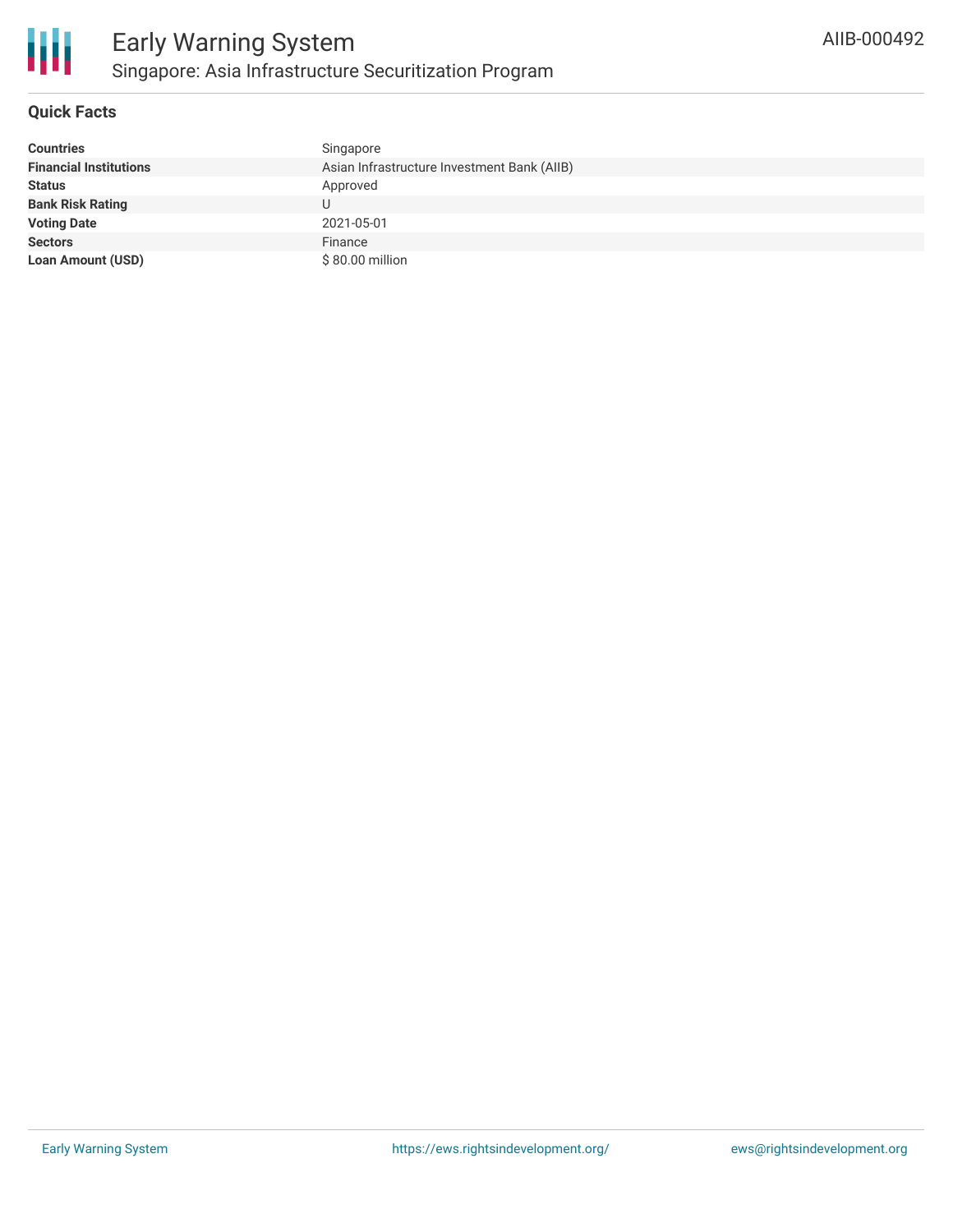

#### **Project Description**

According to the AIIB website, the Project seeks to advance private capital mobilization through an investment in an issuance of infrastructure asset backed securities (IABS) sponsored by Bayfront Infrastructure Management Pte Ltd, a Singapore-based entity with a mandate to invest in and distribute infrastructure debt in the Asia Pacific and Middle East regions.

AIIB is considering a potential anchor investment into the issuance of IABS sponsored by a Singapore-based entity with a mandate to invest in and distribute infrastructure debt in the Asia Pacific and Middle East regions, building on the "proof of concept" securitisation issuance that was executed by a related company of the sponsor in 2018. The issuance, which will be listed on the Singapore Exchange Securities Trading Limited, is collateralized by a portfolio of diversified infrastructure and project finance loans with a concentration of projects located in Asia.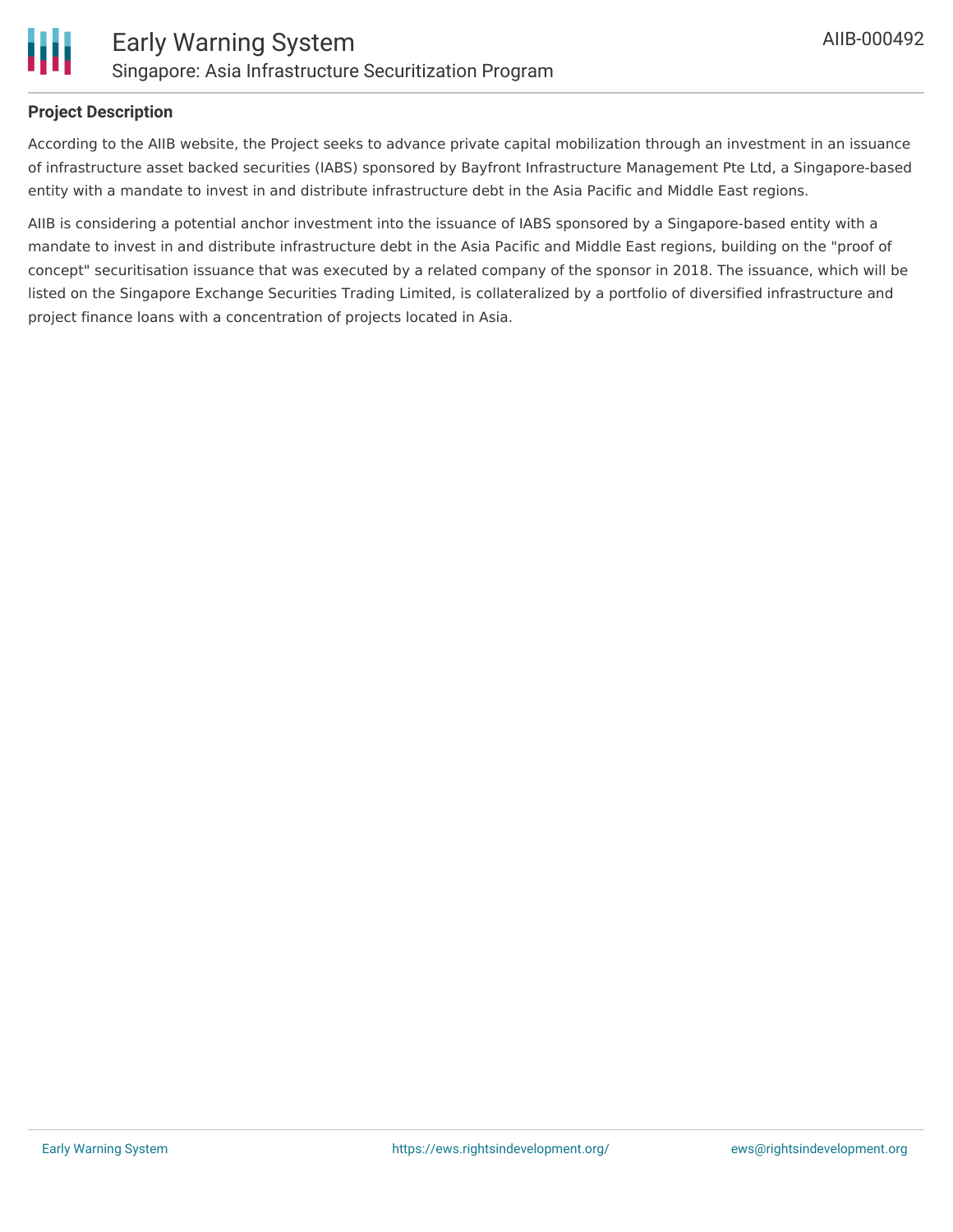

## **Investment Description**

Asian Infrastructure Investment Bank (AIIB)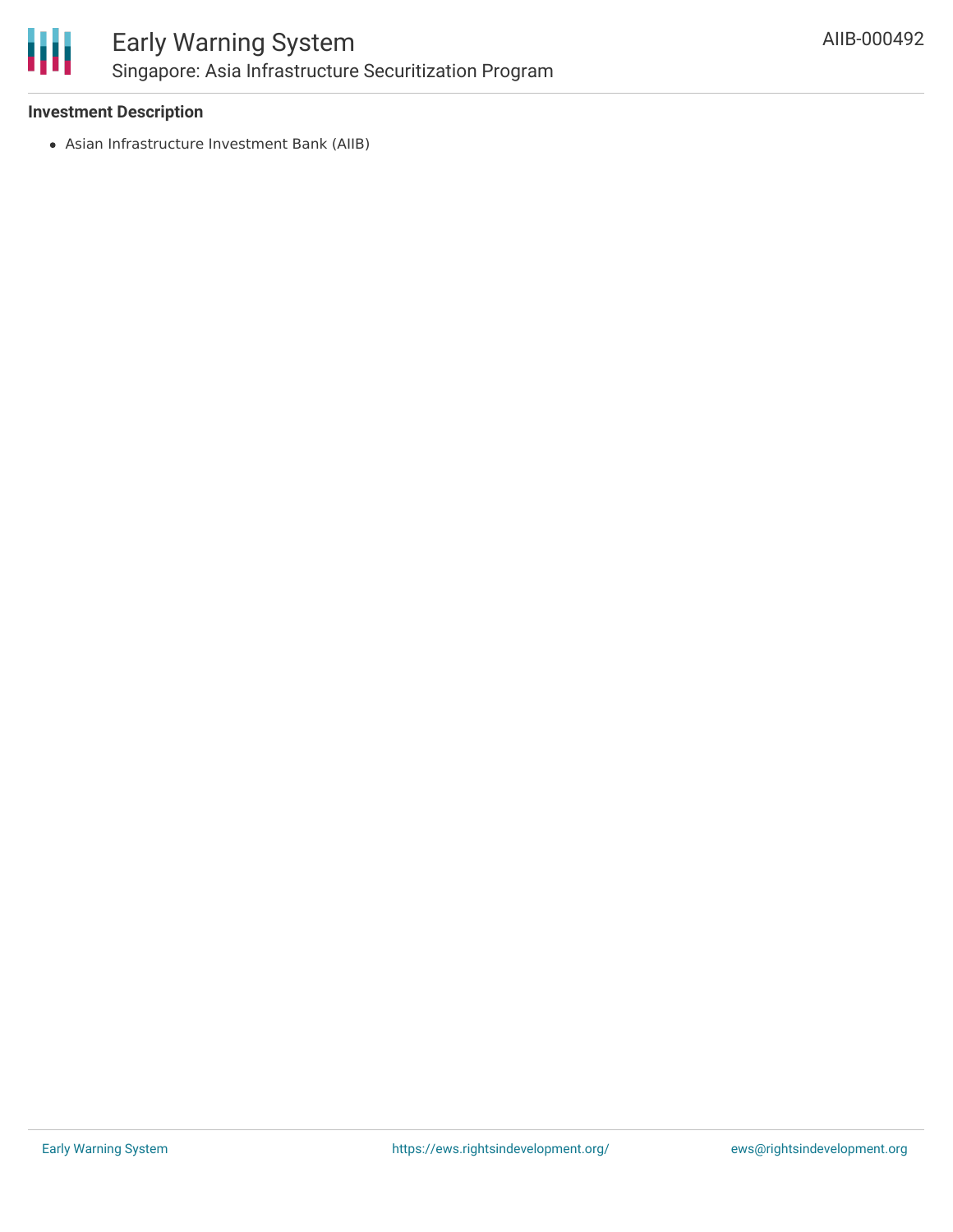## **Contact Information**

AIIB

Han Zhao / Investment Officer / [han.zhao@aiib.org](mailto:han.zhao@aiib.org)

SPONSOR

Premod Thomas / CEO / [premrod.thomas@bayfront.sg](mailto:premrod.thomas@bayfront.sg)

#### ACCESS TO INFORMATION

You can submit an information request for project information at: https://www.aiib.org/en/contact/informationrequest/index.html

#### ACCOUNTABILITY MECHANISM OF AIIB

The AIIB has established the Accountability Mechanism for Project-Affected People (PPM). The PPM provides Òan opportunity for an independent and impartial review of submissions from Project-affected people who believe they have been or are likely to be adversely affected by AIIBÕs failure to implement the ESP in situations when their concerns cannot be addressed satisfactorily through Project level GRMs or AIIB Management processes.Ó Two or more project-affected people can file a complaint. Under the current AIIB policy, when the bank co-finances a project with another development bank, it may apply the other bank's standards. You can refer to the Project Summary Information document to find out which standards apply. You can learn more about the PPM and how to file a complaint at: https://www.aiib.org/en/about-aiib/who-we-are/project-affectedpeoples-mechanism/how-we-assist-you/index.html

The complaint submission form can be accessed in Arabic, Bahasa Indonesia, Bengali, Chinese, English, Tagalog, Hindi, Nepali, Russian, Turkish, or Urdu. The submission form can be found at: https://www.aiib.org/en/about-aiib/who-we-are/projectaffected-peoples-mechanism/submission/index.html